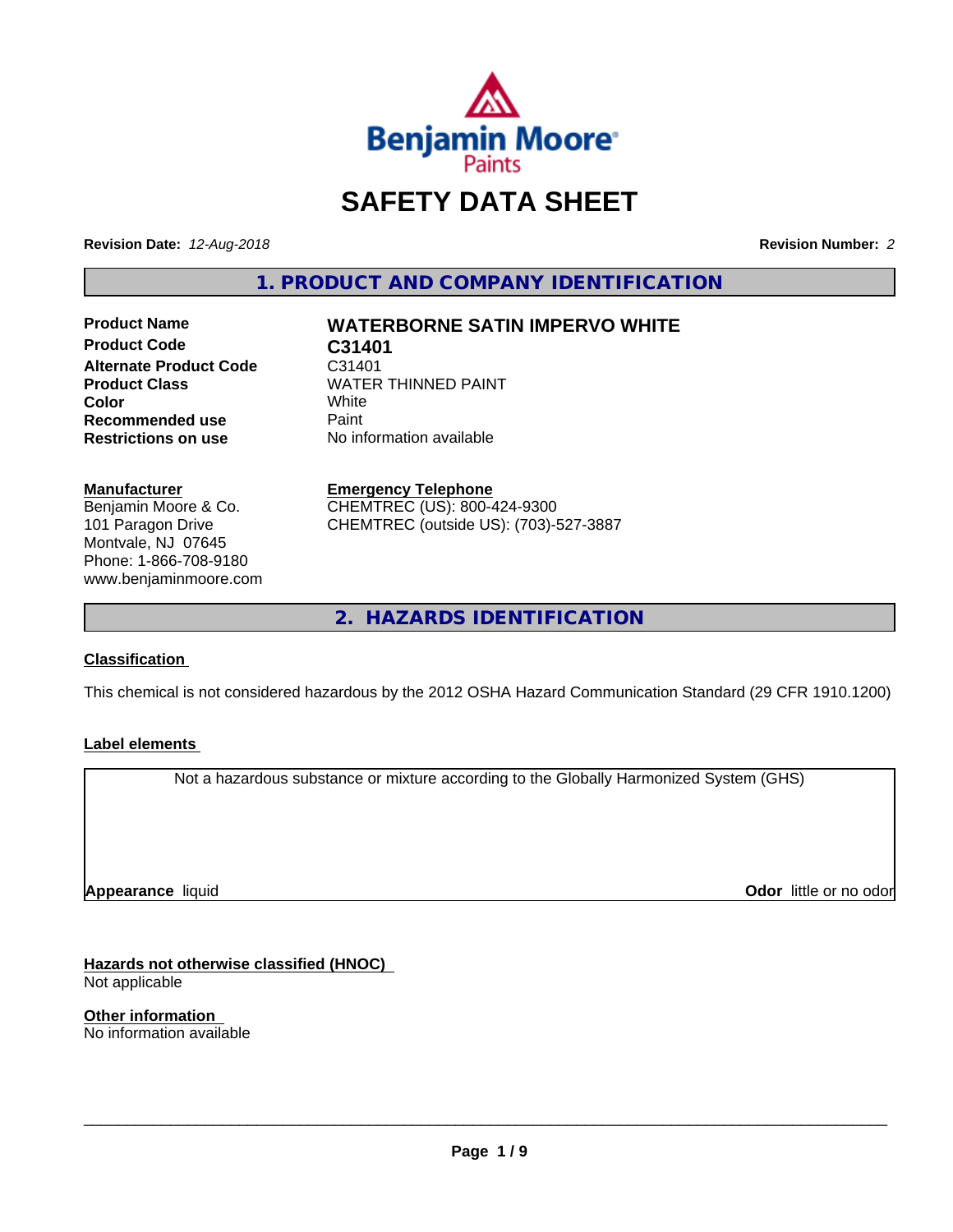## **3. COMPOSITION INFORMATION ON COMPONENTS**

| Chemical name                   | <b>CAS No.</b> | Weight-% |
|---------------------------------|----------------|----------|
| Titanium dioxide                | 13463-67-7     | 25       |
| Limestone                       | 1317-65-3      |          |
| Propylene glycol                | 57-55-6        |          |
| Silica, amorphous               | 7631-86-9      |          |
| Sodium C14-C16 olefin sulfonate | 68439-57-6     | U.O      |

|                                                  | 4. FIRST AID MEASURES                                                                                    |
|--------------------------------------------------|----------------------------------------------------------------------------------------------------------|
| <b>General Advice</b>                            | No hazards which require special first aid measures.                                                     |
| <b>Eye Contact</b>                               | Rinse thoroughly with plenty of water for at least 15 minutes and consult a<br>physician.                |
| <b>Skin Contact</b>                              | Wash off immediately with soap and plenty of water while removing all<br>contaminated clothes and shoes. |
| <b>Inhalation</b>                                | Move to fresh air. If symptoms persist, call a physician.                                                |
| Ingestion                                        | Clean mouth with water and afterwards drink plenty of water. Consult a physician<br>if necessary.        |
| <b>Most Important</b><br><b>Symptoms/Effects</b> | None known.                                                                                              |
| <b>Notes To Physician</b>                        | Treat symptomatically.                                                                                   |

**5. FIRE-FIGHTING MEASURES**

| <b>Suitable Extinguishing Media</b>                                              | Use extinguishing measures that are appropriate to local<br>circumstances and the surrounding environment.                                   |
|----------------------------------------------------------------------------------|----------------------------------------------------------------------------------------------------------------------------------------------|
| <b>Protective Equipment And Precautions For</b><br><b>Firefighters</b>           | As in any fire, wear self-contained breathing apparatus<br>pressure-demand, MSHA/NIOSH (approved or equivalent)<br>and full protective gear. |
| <b>Specific Hazards Arising From The Chemical</b>                                | Closed containers may rupture if exposed to fire or<br>extreme heat.                                                                         |
| <b>Sensitivity To Mechanical Impact</b>                                          | No.                                                                                                                                          |
| <b>Sensitivity To Static Discharge</b>                                           | No                                                                                                                                           |
| <b>Flash Point Data</b><br>Flash Point (°F)<br>Flash Point (°C)<br><b>Method</b> | Not applicable<br>Not applicable<br>Not applicable                                                                                           |
| <b>Flammability Limits In Air</b>                                                |                                                                                                                                              |
| Lower flammability limit:                                                        | Not applicable                                                                                                                               |
|                                                                                  |                                                                                                                                              |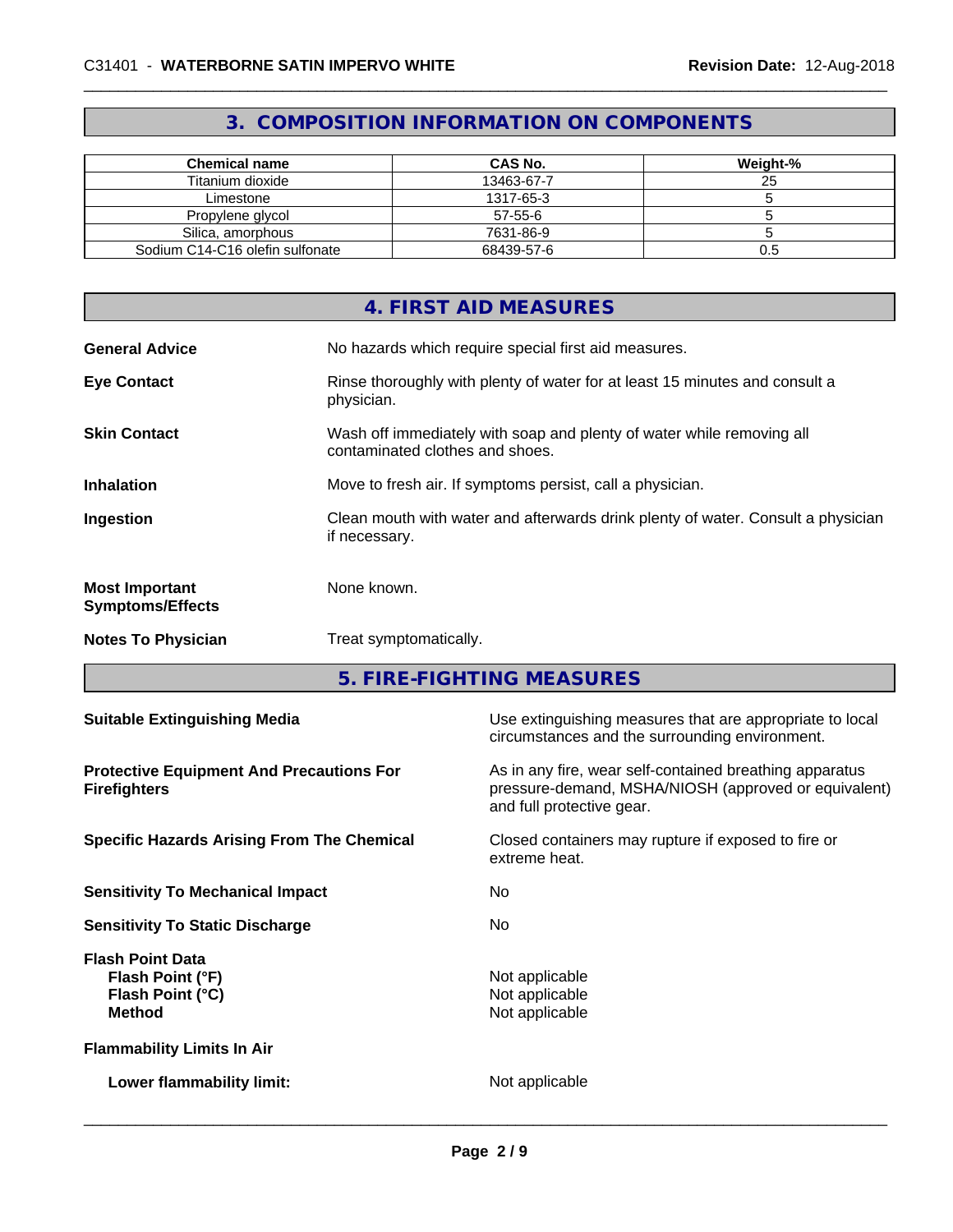| <b>Upper flammability limit:</b> |                        | Not applicable        |                                |  |  |
|----------------------------------|------------------------|-----------------------|--------------------------------|--|--|
| <b>NFPA</b><br><b>Health: 1</b>  | <b>Flammability: 0</b> | <b>Instability: 0</b> | <b>Special: Not Applicable</b> |  |  |
| <b>NFPA Legend</b>               |                        |                       |                                |  |  |

- 0 Not Hazardous
- 1 Slightly
- 2 Moderate
- 
- 3 High
- 4 Severe

*The ratings assigned are only suggested ratings, the contractor/employer has ultimate responsibilities for NFPA ratings where this system is used.*

*Additional information regarding the NFPA rating system is available from the National Fire Protection Agency (NFPA) at www.nfpa.org.*

|                                                                                           | 6. ACCIDENTAL RELEASE MEASURES                                                                                                                                                   |
|-------------------------------------------------------------------------------------------|----------------------------------------------------------------------------------------------------------------------------------------------------------------------------------|
| <b>Personal Precautions</b>                                                               | Avoid contact with skin, eyes and clothing. Ensure adequate ventilation.                                                                                                         |
| <b>Other Information</b>                                                                  | Prevent further leakage or spillage if safe to do so.                                                                                                                            |
| See Section 12 for additional Ecological Information.<br><b>Environmental precautions</b> |                                                                                                                                                                                  |
| <b>Methods for Cleaning Up</b>                                                            | Soak up with inert absorbent material. Sweep up and shovel into suitable<br>containers for disposal.                                                                             |
|                                                                                           | 7. HANDLING AND STORAGE                                                                                                                                                          |
| Handling                                                                                  | Avoid contact with skin, eyes and clothing. Avoid breathing vapors, spray mists or<br>sanding dust. In case of insufficient ventilation, wear suitable respiratory<br>equipment. |
| <b>Storage</b>                                                                            | Keep container tightly closed. Keep out of the reach of children.                                                                                                                |
| <b>Incompatible Materials</b>                                                             | No information available                                                                                                                                                         |

### **8. EXPOSURE CONTROLS/PERSONAL PROTECTION**

### **Exposure Limits**

| <b>Chemical name</b> | <b>ACGIH TLV</b>           | <b>OSHA PEL</b>            |
|----------------------|----------------------------|----------------------------|
| Titanium dioxide     | 10 mg/m <sup>3</sup> - TWA | 15 mg/m $3$ - TWA          |
| Limestone            | N/E                        | 15 mg/m <sup>3</sup> - TWA |
|                      |                            | $5 \text{ ma/m}^3$ - TWA   |
| Silica, amorphous    | N/E                        | 20 mppcf - TWA             |
|                      |                            |                            |

### **Legend**

ACGIH - American Conference of Governmental Industrial Hygienists Exposure Limits OSHA - Occupational Safety & Health Administration Exposure Limits N/E - Not Established

**Engineering Measures** Ensure adequate ventilation, especially in confined areas.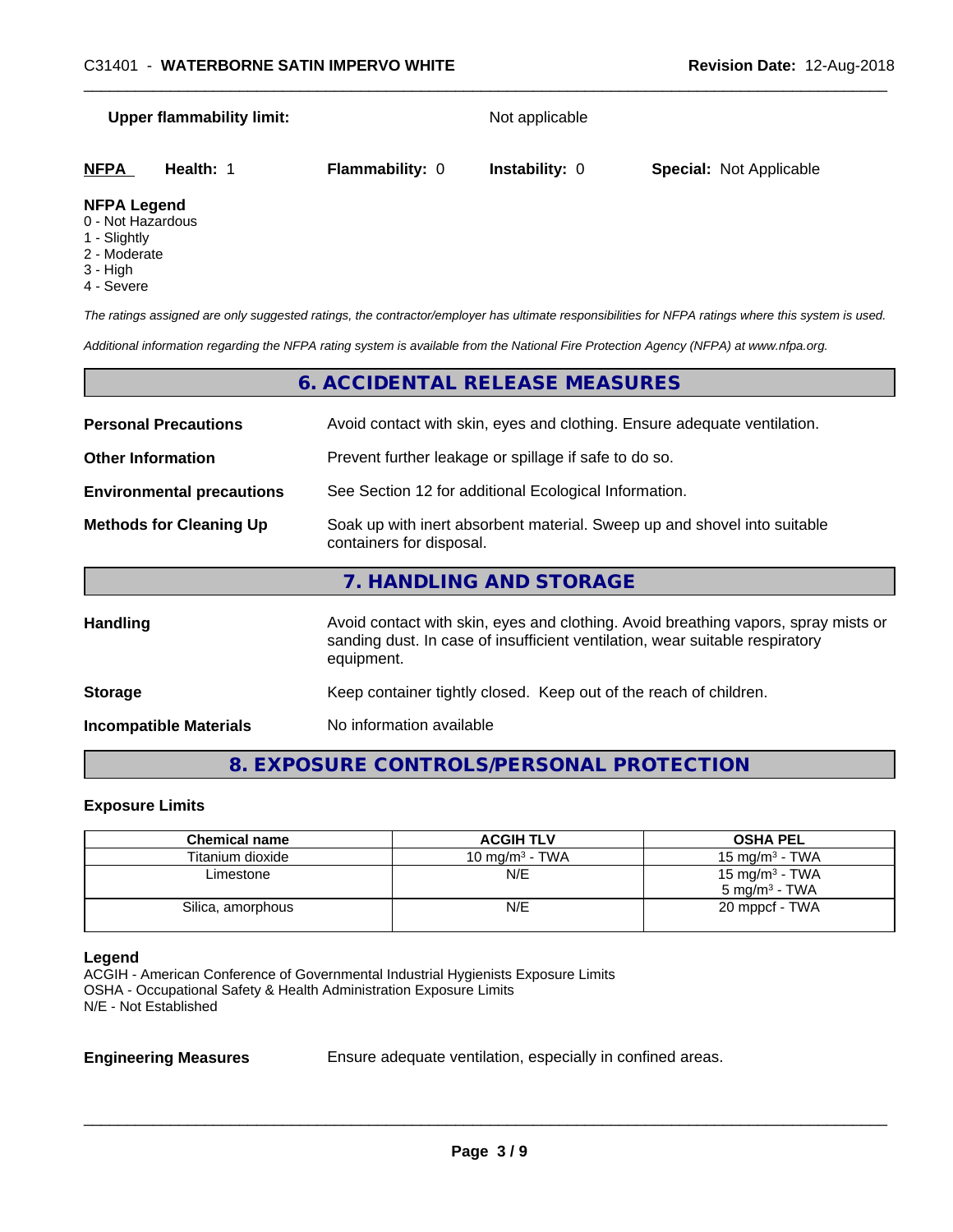### **Personal Protective Equipment**

| <b>Eye/Face Protection</b>    | Safety glasses with side-shields.                                        |
|-------------------------------|--------------------------------------------------------------------------|
| <b>Skin Protection</b>        | Protective gloves and impervious clothing.                               |
| <b>Respiratory Protection</b> | In case of insufficient ventilation wear suitable respiratory equipment. |
|                               |                                                                          |

**Hygiene Measures** Avoid contact with skin, eyes and clothing. Remove and wash contaminated clothing before re-use. Wash thoroughly after handling.

### **9. PHYSICAL AND CHEMICAL PROPERTIES**

**Appearance** liquid **Odor** little or no odor **Odor Threshold No information available No information available Density (Ibs/gal)** 10.9 - 11.3 **Specific Gravity** 1.31 - 1.35 **pH** No information available **Viscosity (cps)** No information available **Solubility(ies)** No information available **Water solubility Water solubility Water solubility Water solubility Water solubility Water solution Evaporation Rate No information available No information available Vapor pressure @20 °C (kPa)** No information available **Vapor density No information available Wt.** % Solids 50 - 60 **Vol. % Solids** 35 - 45 **Wt. % Volatiles** 40 - 50 **Vol. % Volatiles** 55 - 65 **VOC Regulatory Limit (g/L)** < 100 **Boiling Point (°F)** 212 **Boiling Point (°C)** 100 **Freezing Point (°F)** 32 **Freezing Point (°C)** 0 **Flash Point (°F)** Not applicable **Flash Point (°C)** Not applicable **Method** Not applicable **Flammability (solid, gas)** Not applicable **Upper flammability limit:** Not applicable **Lower flammability limit:** Not applicable **Autoignition Temperature (°F)** No information available **Autoignition Temperature (°C)** No information available **Decomposition Temperature (°F)** No information available **Decomposition Temperature (°C)**<br> **Partition coefficient Partition coefficient 1 Partition available No information available** 

# **No information available**

### **10. STABILITY AND REACTIVITY**

| <b>Reactivity</b>             | Not Applicable                           |
|-------------------------------|------------------------------------------|
| <b>Chemical Stability</b>     | Stable under normal conditions.          |
| <b>Conditions to avoid</b>    | Prevent from freezing.                   |
| <b>Incompatible Materials</b> | No materials to be especially mentioned. |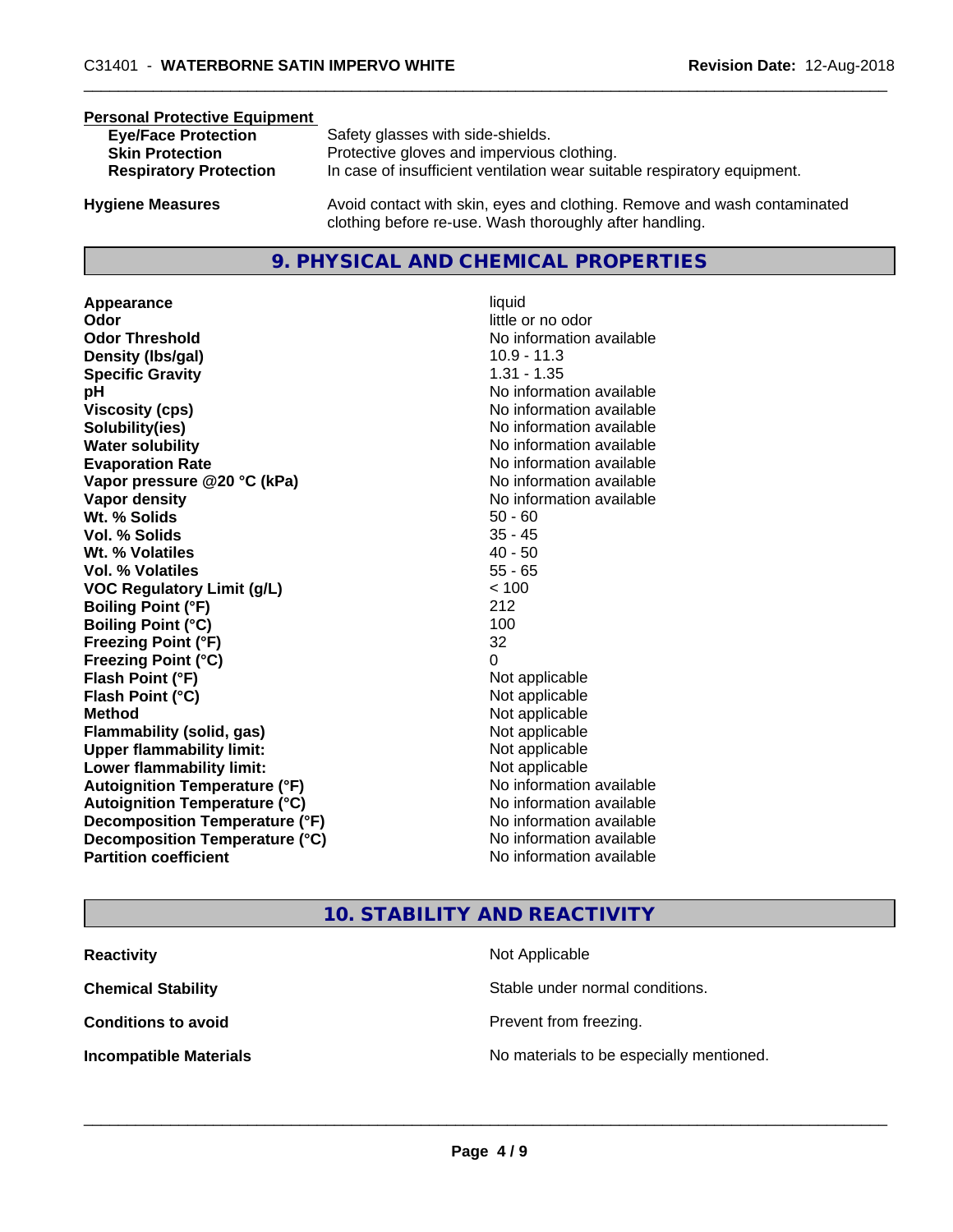# \_\_\_\_\_\_\_\_\_\_\_\_\_\_\_\_\_\_\_\_\_\_\_\_\_\_\_\_\_\_\_\_\_\_\_\_\_\_\_\_\_\_\_\_\_\_\_\_\_\_\_\_\_\_\_\_\_\_\_\_\_\_\_\_\_\_\_\_\_\_\_\_\_\_\_\_\_\_\_\_\_\_\_\_\_\_\_\_\_\_\_\_\_ C31401 - **WATERBORNE SATIN IMPERVO WHITE Revision Date:** 12-Aug-2018 **Hazardous Decomposition Products** None under normal use. **Possibility of hazardous reactions** None under normal conditions of use. **11. TOXICOLOGICAL INFORMATION Product Information Information on likely routes of exposure Principal Routes of Exposure** Eye contact, skin contact and inhalation. **Acute Toxicity Product Information** No information available **Symptoms related to the physical,chemical and toxicological characteristics Symptoms** No information available **Delayed and immediate effects as well as chronic effects from short and long-term exposure Eye contact** May cause slight irritation. **Skin contact** Substance may cause slight skin irritation. Prolonged or repeated contact may dry skin and cause irritation. **Inhalation** May cause irritation of respiratory tract. **Ingestion Ingestion may cause gastrointestinal irritation**, nausea, vomiting and diarrhea. **Sensitization** No information available **Neurological Effects** No information available. **Mutagenic Effects** No information available. **Reproductive Effects** No information available. **Developmental Effects** No information available. **Target organ effects** No information available.

**STOT** - single exposure No information available. **STOT - repeated exposure** No information available. **Other adverse effects** No information available. **Aspiration Hazard** No information available

### **Numerical measures of toxicity**

**The following values are calculated based on chapter 3.1 of the GHS document**

| <b>ATEmix (oral)</b>   | 35569 mg/kg |
|------------------------|-------------|
| <b>ATEmix (dermal)</b> | 134148      |

### **Component Information**

Titanium dioxide LD50 Oral: > 10000 mg/kg (Rat) Propylene glycol LD50 Oral: 20000 mg/kg (Rat) LD50 Dermal: 20800 mg/kg (Rabbit) Silica, amorphous LD50 Oral: > 5000 mg/kg (Rat) LD50 Dermal: 2,000 mg/kg (Rabbit)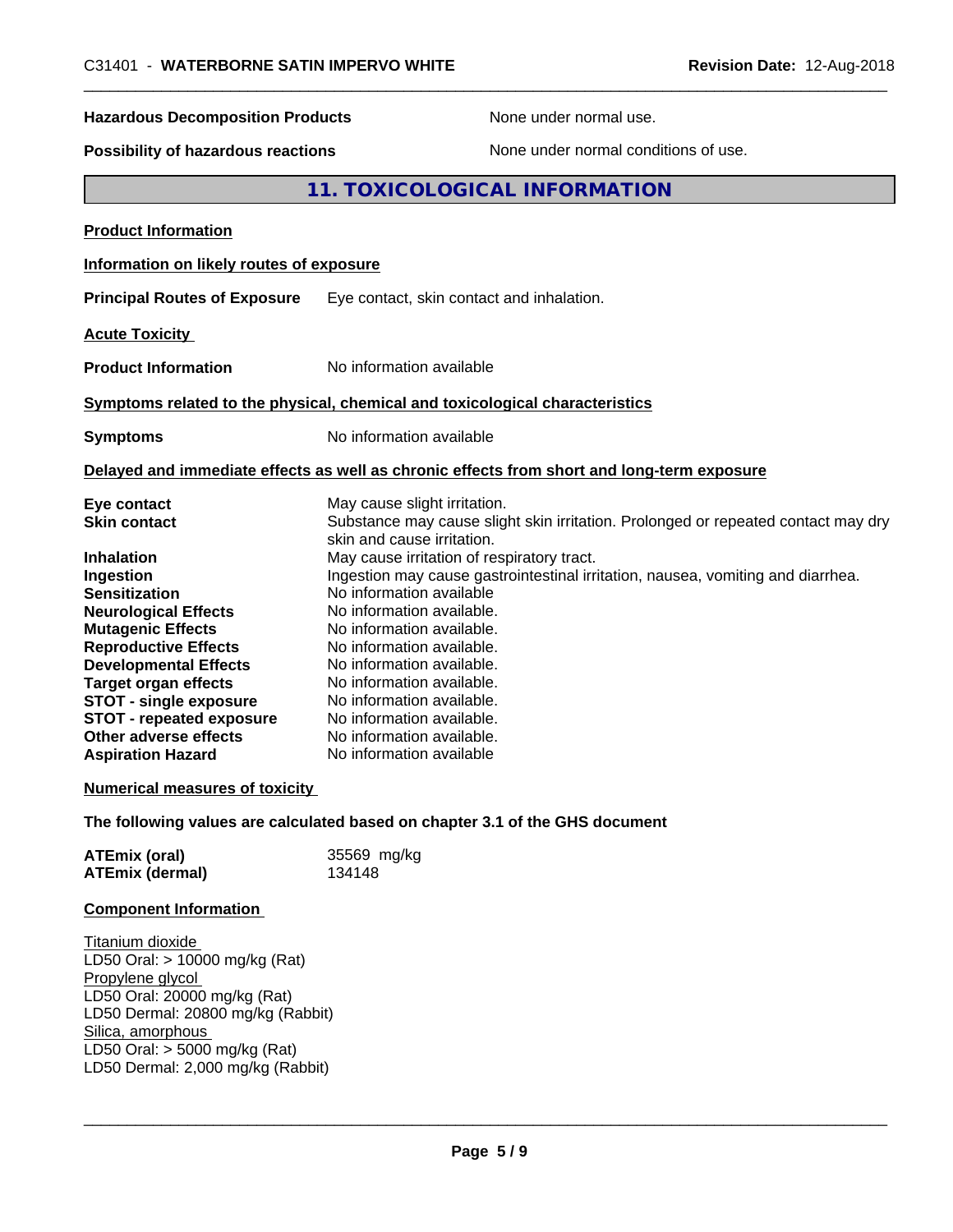### LC50 Inhalation (Dust): > 2 mg/L

### **Carcinogenicity**

*The information below indicateswhether each agency has listed any ingredient as a carcinogen:.*

| <b>Chemical name</b>                    | <b>IARC</b>               | <b>NTP</b> | <b>OSHA</b> |
|-----------------------------------------|---------------------------|------------|-------------|
|                                         | .<br>2B<br>Possible Human |            | Listed      |
| والمتعاصر المراد<br>dioxide<br>Titanium | Carcinogen                |            |             |

• Although IARC has classified titanium dioxide as possibly carcinogenic to humans (2B), their summary concludes: "No significant exposure to titanium dioxide is thought to occur during the use of products in which titanium dioxide is bound to other materials, such as paint."

### **Legend**

IARC - International Agency for Research on Cancer NTP - National Toxicity Program OSHA - Occupational Safety & Health Administration

**12. ECOLOGICAL INFORMATION**

### **Ecotoxicity Effects**

The environmental impact of this product has not been fully investigated.

### **Product Information**

### **Acute Toxicity to Fish**

No information available

### **Acute Toxicity to Aquatic Invertebrates**

No information available

### **Acute Toxicity to Aquatic Plants**

No information available

### **Persistence / Degradability**

No information available.

### **Bioaccumulation**

No information available.

### **Mobility in Environmental Media**

No information available.

### **Ozone**

No information available

### **Component Information**

### **Acute Toxicity to Fish**

Titanium dioxide  $LC50:$  > 1000 mg/L (Fathead Minnow - 96 hr.) Propylene glycol LC50: 710 mg/L (Fathead Minnow - 96 hr.)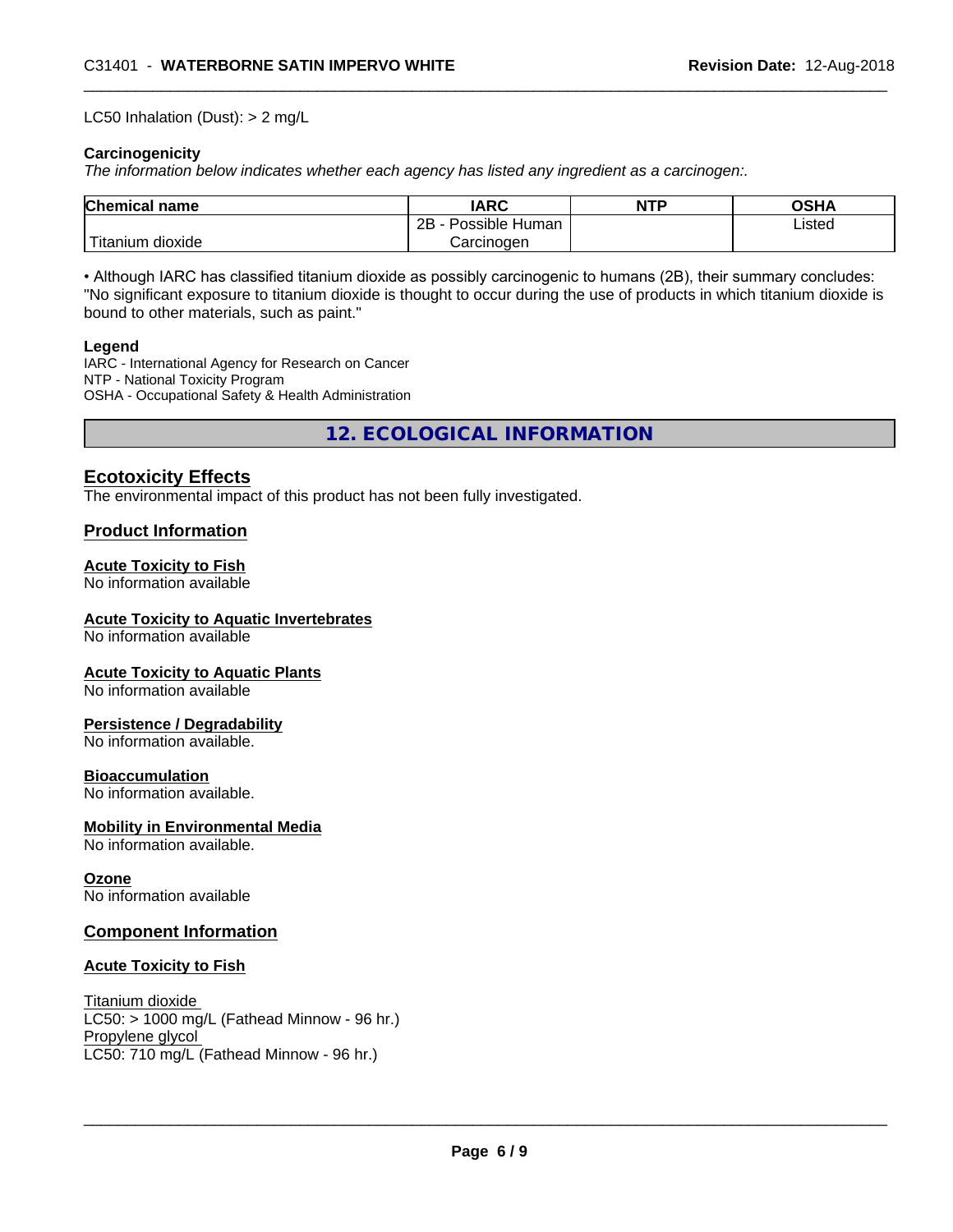### **Acute Toxicity to Aquatic Invertebrates**

### Propylene glycol

EC50: > 10000 mg/L (Daphnia magna - 24 hr.)

### **Acute Toxicity to Aquatic Plants**

No information available

|                              | 13. DISPOSAL CONSIDERATIONS                                                                                                                                                                                               |
|------------------------------|---------------------------------------------------------------------------------------------------------------------------------------------------------------------------------------------------------------------------|
| <b>Waste Disposal Method</b> | Dispose of in accordance with federal, state, and local regulations. Local<br>requirements may vary, consult your sanitation department or state-designated<br>environmental protection agency for more disposal options. |
|                              | 14. TRANSPORT INFORMATION                                                                                                                                                                                                 |
| <b>DOT</b>                   | Not regulated                                                                                                                                                                                                             |
| <b>ICAO/IATA</b>             | Not regulated                                                                                                                                                                                                             |
| <b>IMDG/IMO</b>              | Not regulated                                                                                                                                                                                                             |
|                              | <b>15. REGULATORY INFORMATION</b>                                                                                                                                                                                         |

### **International Inventories**

| <b>TSCA: United States</b> | Yes - All components are listed or exempt. |
|----------------------------|--------------------------------------------|
| <b>DSL: Canada</b>         | Yes - All components are listed or exempt. |

### **Federal Regulations**

### **SARA 311/312 hazardous categorization**

| No. |
|-----|
| Nο  |
| No. |
| Nο  |
| N٥  |
|     |

### **SARA 313**

Section 313 of Title III of the Superfund Amendments and Reauthorization Act of 1986 (SARA). This product contains a chemical or chemicals which are subject to the reporting requirements of the Act and Title 40 of the Code of Federal Regulations, Part 372:

*None*

### **Clean Air Act,Section 112 Hazardous Air Pollutants (HAPs) (see 40 CFR 61)**

This product contains the following HAPs: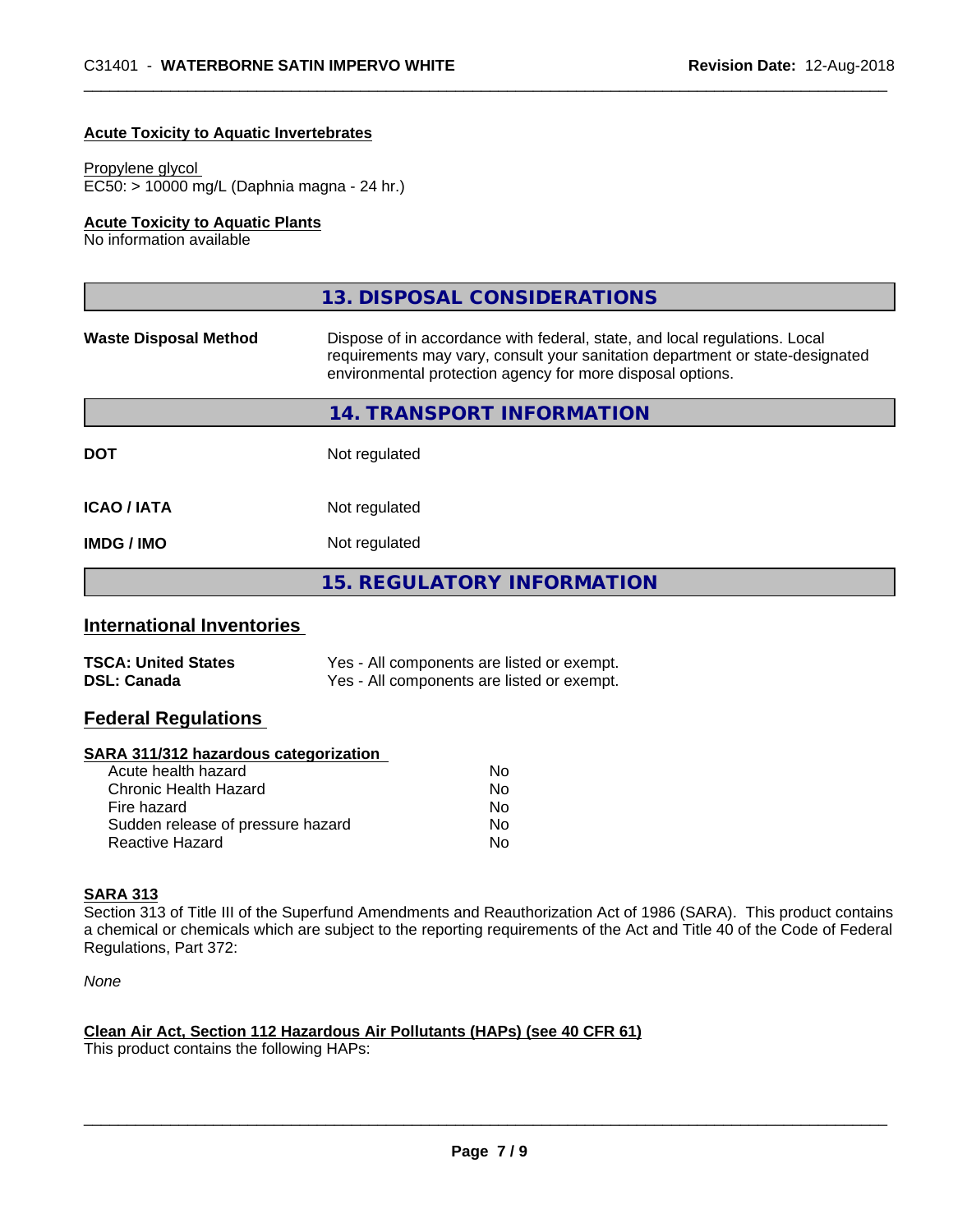*None*

### **US State Regulations**

### **California Proposition 65**

**AVIMARNING:** Cancer and Reproductive Harm– www.P65warnings.ca.gov

### **State Right-to-Know**

| <b>Chemical name</b> | <b>Massachusetts</b> | <b>New Jersey</b> | Pennsylvania |
|----------------------|----------------------|-------------------|--------------|
| Titanium dioxide     |                      |                   |              |
| Limestone            |                      |                   |              |
| Propylene glycol     |                      |                   |              |
| Silica, amorphous    |                      |                   |              |

### **Legend**

X - Listed

### **16. OTHER INFORMATION**

| HMIS         | Health: | <b>Flammability: 0</b> | <b>Reactivity: 0</b> | $PPE: -$ |
|--------------|---------|------------------------|----------------------|----------|
| hnene I RIMH |         |                        |                      |          |

### **HMIS Legend**

- 0 Minimal Hazard
- 1 Slight Hazard
- 2 Moderate Hazard
- 3 Serious Hazard
- 4 Severe Hazard
- **Chronic Hazard**
- X Consult your supervisor or S.O.P. for "Special" handling instructions.

*Note: The PPE rating has intentionally been left blank. Choose appropriate PPE that will protect employees from the hazards the material will present under the actual normal conditions of use.*

*Caution: HMISÒ ratings are based on a 0-4 rating scale, with 0 representing minimal hazards or risks, and 4 representing significant hazards or risks. Although HMISÒ ratings are not required on MSDSs under 29 CFR 1910.1200, the preparer, has chosen to provide them. HMISÒ ratings are to be used only in conjunction with a fully implemented HMISÒ program by workers who have received appropriate HMISÒ training. HMISÒ is a registered trade and service mark of the NPCA. HMISÒ materials may be purchased exclusively from J. J. Keller (800) 327-6868.*

 **WARNING!** If you scrape, sand, or remove old paint, you may release lead dust. LEAD IS TOXIC. EXPOSURE TO LEAD DUST CAN CAUSE SERIOUS ILLNESS, SUCH AS BRAIN DAMAGE, ESPECIALLY IN CHILDREN. PREGNANT WOMEN SHOULD ALSO AVOID EXPOSURE. Wear a NIOSH approved respirator to control lead exposure. Clean up carefully with a HEPA vacuum and a wet mop. Before you start, find out how to protect yourself and your family by contacting the National Lead Information Hotline at 1-800-424-LEAD or log on to www.epa.gov/lead.

**Prepared By** Product Stewardship Department Benjamin Moore & Co. 101 Paragon Drive Montvale, NJ 07645 800-225-5554